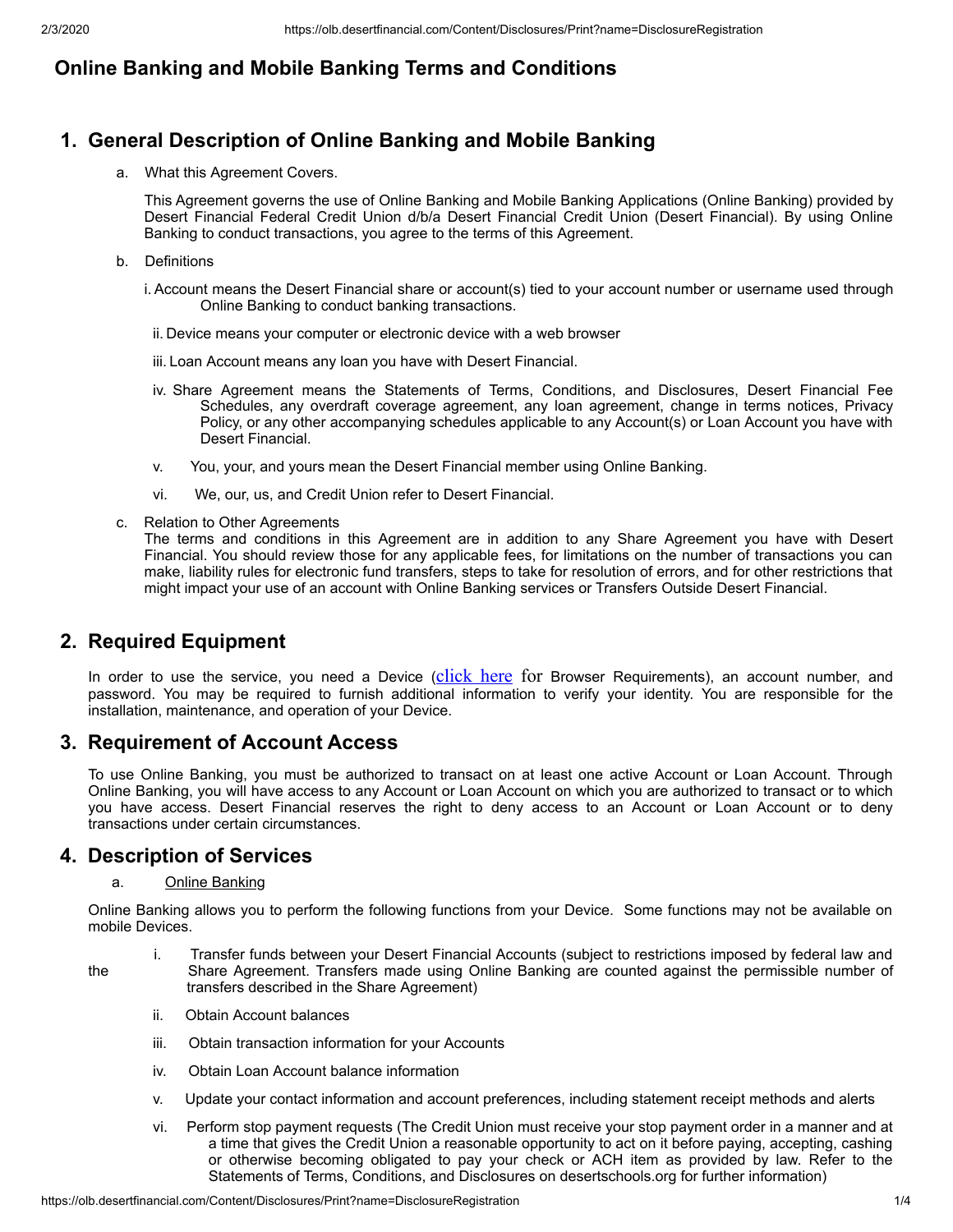- vii. Initiate transaction disputes.
- viii. Utilize our Bill Pay Service (subject to separate terms and conditions)
- ix. Utilize our peer-to-peer transfer service, Pay Anyone (subject to separate terms and conditions)
- x. Access e-Statements, if selected
- xi. Transfer funds to or from accounts at other financial institutions (subject to account verification, dollar and frequency limitations, and any restrictions imposed by other financial institutions)
- xii. Mobile deposit services (subject to separate terms and conditions)
- xiii. Additional services may be provided at our discretion and subject to additional terms and conditions.

#### b. Mobile Banking Service

The Mobile Banking Service allows you to access your Credit Union account information and conduct banking transactions through the Credit Union's online banking services using compatible mobile phones or other mobile devices (Mobile Device). To use the Mobile Banking Service, you must download and install a third-party software application (the Software) on your Mobile Device and follow the procedures for activating the Mobile Banking Service. The Credit Union reserves the right to modify the scope of the Mobile Banking Service at any time.

You agree not to use the Mobile Banking Service or the content or information delivered through the Mobile Banking Service in any way that would: (a) infringe any third-party copyright, patent, trademark, trade secret, or other proprietary rights or rights of publicity or privacy, including any rights in the Software; (b) be fraudulent or involve the sale of counterfeit or stolen items, including, but not limited to, use of the Mobile Banking Service to impersonate another person or entity; (c) violate any law, statute, ordinance or regulation (including, but not limited to, those governing export control, consumer protection, unfair competition, anti-discrimination or false advertising); (d) be false, misleading, inaccurate, defamatory or unlawfully harassing; or (h) interfere with, disrupt or attempt to gain unauthorized access to the Mobile Banking Service.

## **5. Exclusion Of Warranties**

This Service and related documentation are provided as is without any warranty of any particular kind either expressed or implied, including, but not limited to, the implied warranties of merchantability and fitness for a particular purpose.

#### **6. Password and Security**

Enrollment into Online Banking requires successful validation of user information and the creation of a password. You agree not to give or make available your password to any unauthorized individual. If you believe your password has been lost or stolen, someone has attempted to use the Online Banking without your consent, your account(s) or loan accounts have been accessed, or someone has transferred money without your permission, you must notify Desert Financial immediately (see Contact Information below). Desert Financial does not maintain a record of your password. If you lose or forget your password, follow the link to automatically reset your password from the login screen.

You have the option of uploading a photograph to your Online Banking profile. Any inappropriate, offensive, or explicit images, or images that may violate the intellectual property rights of any third party, may be removed.

## **7. Your Liability For Unauthorized Transactions and Payments**

Unauthorized use of your Online Banking profile could cause you to lose all the money in your Account(s) plus your maximum overdraft line of credit, linked shares, and available Privilege Pay funds, if any. If you believe your account(s) has been accessed and/or someone has performed an unauthorized transaction from your account. Notifying Desert Financial immediately could minimize your possible losses.

If you notify Desert Financial within two (2) business days of an unauthorized transaction, your maximum liability will be \$50. If you do not tell us within two (2) business days after you learn of the loss or theft of your password and/or account number(s), and the unauthorized access could have been prevented if you had notified us, then you could lose as much as \$500.

Should your statement show banking transactions that you did not make or authorize, please tell us immediately. If you do not tell us within 60 days after the statement was mailed, you may not get back any of the money you lost if the unauthorized banking transaction(s) or payment(s) could have been stopped if you had notified us in time.

You agree to assist Desert Financial in its efforts to recover any funds that were transferred or paid without your permission or consent. Refer to the Statements of Terms, Conditions, and Disclosures.

## **8. Cookies, Browser Information and Related Issues**

When you visit the Site, the Service Provider may receive certain standard information that your browser sends to any website you visit, such as the originating IP address, browser type and language, access times and referring website addresses, and other information generated from cookies. This data may be used, among other uses, to improve the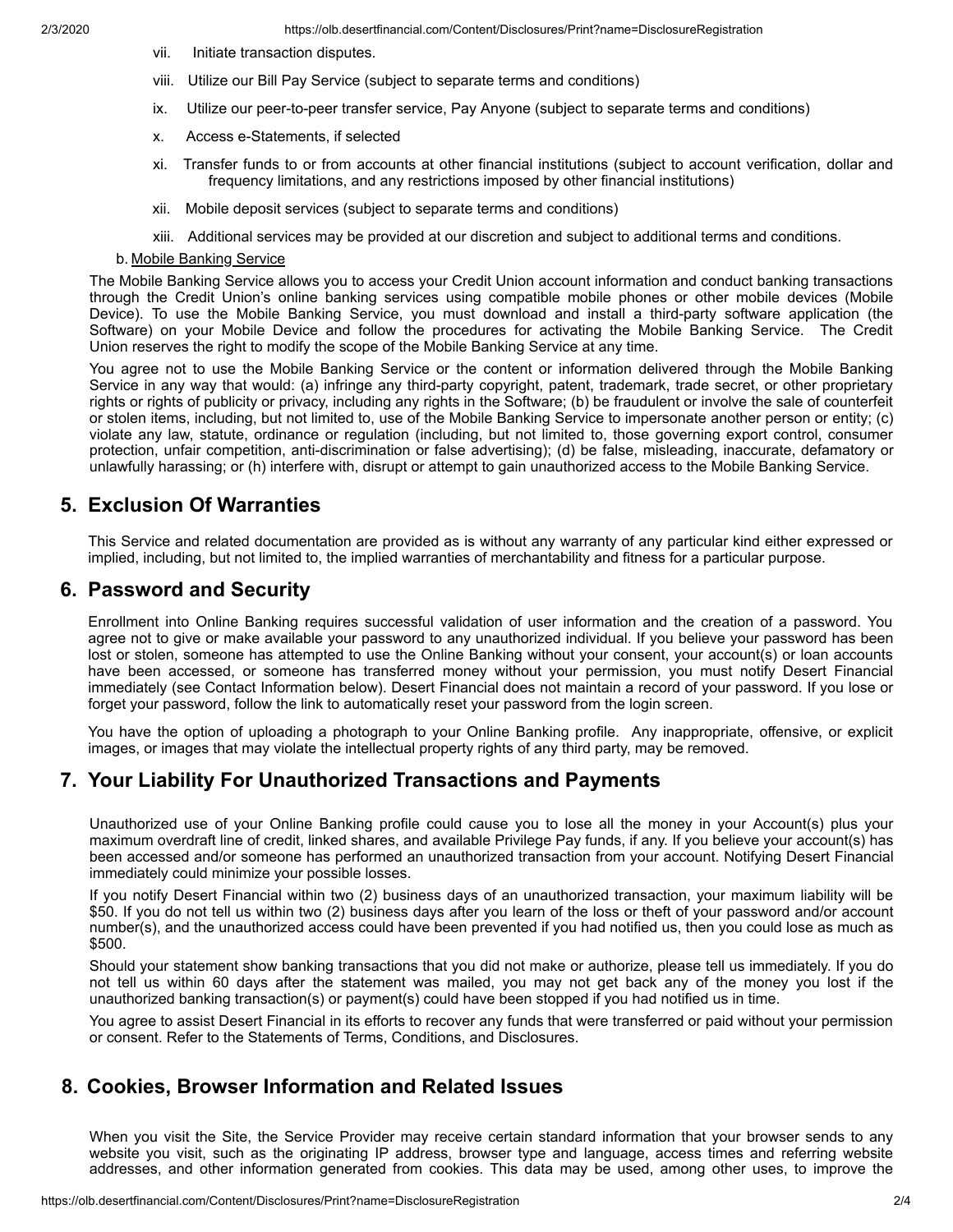operation of the Site and to improve the security of the Site and Service by assisting in authenticating who you are when you access the Site or Service, particularly if you register for the Service and are issued or create a username and password. We do not take any special action upon receipt of 'Do Not Track' notices.

## **9. Additional Text Banking Service Terms and Conditions**

Your use of Desert Financial' Text Banking Service (Text Service) constitutes your agreement to the following terms and conditions. These terms and conditions are in addition to and do not supersede or replace any other agreements applicable to your accounts or use of other Desert Financial services.

You are responsible for any and all charges, including but not limited to fees associated with text messaging imposed by your communication service provider. Standard message and data rates may apply.

You agree to provide Desert Financial with a valid mobile number so that Desert Financial may send you information about your applicable account. You agree that Desert Financial may send you text messages through your wireless provider. You agree to notify us immediately of any changes to your registered device.

Desert Financial will never send a text message that asks you to supply sensitive, personal or financial information such as your social security number or your account number. If you receive such a request, do not respond and contact Desert Financial immediately. The Text Service may not be encrypted and may include personal or confidential information about you such as your account activity or status. You acknowledge that account information may not include recent or pending transactions or other information subject to restrictions.

You agree to indemnify, defend and hold harmless Desert Financial from any claims, losses, liability, costs and expenses (including reasonable attorneys' fees) arising from your use of the Text Service or providing a mobile phone number that is not your own.

You further agree that Desert Financial will not be liable for any failed, delayed or misdirected delivery of any information sent through the Text Service, any errors in information and any action you may or may not take in reliance on this information.

## **10. Disclosure of Account Information to Third Parties**

Desert Financial will only disclose information to third parties about your Account, Loan Account, or banking transactions in accordance with our **[Privacy Policy](https://www.desertfinancial.com/privacy-policy)**.

## **11. Charges**

Online Banking may be subject to service charges in accordance with the Consumer [Fee Schedule](https://www.desertfinancial.com/businessfees) and/or Business Fee Schedule adopted by the Credit Union from time to time. You will be notified of the implementation of newly assessed fees, as required by law. NOTE: Your Accounts and Loan Accounts are still subject to the fees, charges, balance requirements, etc. articulated in the Share Agreement.

**12. Warranty and Limited Liability.** The Online Banking Service is provided AS IS and AS AVAILABLE. You acknowledge that the Online Banking Service may be interrupted, may be limited or may not be accessible over some mobile networks. You further acknowledge that, from time to time, the Online Banking Service may be delayed, disrupted or interrupted, and that such could result in inaccuracy, delay, mis-delivery, or error in transmission of data or information. Information available through Online Banking may not be current or may differ from the information that is available directly through the Credit Union website. THE CREDIT UNION AND ITS SERVICE PROVIDERS DISCLAIM ALL WARRANTIES RELATING TO THE ONLINE BANKING SERVICE OR OTHERWISE IN CONNECTION WITH THIS ADDENDUM, WHETHER ORAL OR WRITTEN, EXPRESS, IMPLIED OR STATUTORY, INCLUDING, WITHOUT LIMITATION, THE IMPLIED WARRANTIES OF MERCHANTABILITY, FITNESS FOR PARTICULAR PURPOSE AND NON-INFRINGEMENT. NEITHER THE CREDIT UNION NOR ITS SERVICE PROVIDERS WILL BE LIABLE TO YOU OR ANY THIRD PARTY FOR ANY INDIRECT, INCIDENTAL, EXEMPLARY, SPECIAL, PUNITIVE OR CONSEQUENTIAL DAMAGES OF ANY KIND, OR FOR ANY LOSS OF PROFITS, BUSINESS, OR DATA, WHETHER BASED IN STATUTE, CONTRACT, TORT OR OTHERWISE, EVEN IF THE CREDIT UNION OR ITS SERVICE PROVIDERS, AS APPLICABLE, HAVE BEEN ADVISED OF, OR HAD REASON TO KNOW OF, THE POSSIBILITY OF SUCH DAMAGES. UNDER NO CIRCUMSTANCES WILL THE TOTAL LIABILITY OF THE CREDIT UNION OR ITS SERVICE PROVIDERS TO YOU IN CONNECTION WITH THE ONLINE BANKING SERVICES OR OTHERWISE IN CONNECTION WITH THIS ADDENDUM EXCEED \$50.

## **13. Alterations and Amendments**

The terms of this Agreement, applicable fees, and service charges may be altered or amended by Desert Financial from time to time. This Agreement, including any changes hereto, is on the Online Banking website, and any use of the Service